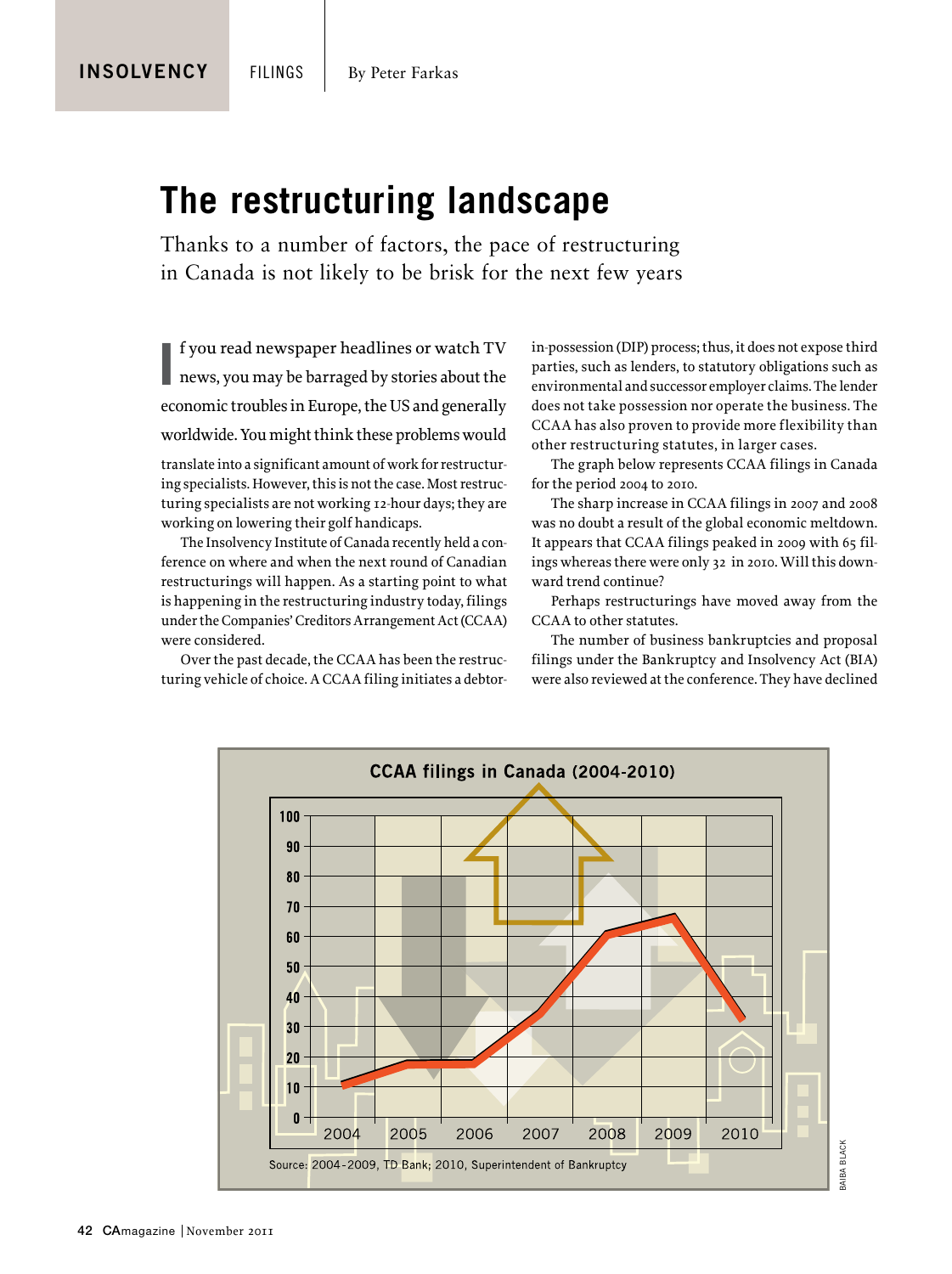steadily in the past years as indicated by the graph on page 44.

 The decline in filings seems to be countrywide, with a slight decline, as a percentage, in the West, and an increase in Quebec. Ontario and the Atlantic provinces, as a percentage of filings, remained roughly the same. Put another way, Quebec, in absolute terms, had roughly the same number of filings while the rest of the country decreased.

In a PricewaterhouseCoopers presentation at the Insolvency Institute's conference, it was pointed out that on a regional basis, real estate and construction sectors were a big source of work for restructuring specialists in the West, in Ontario it was the automotive sector, and in Quebec and BC it was the forestry industry. By now, the feeling was that most candidates in these industries have been identified and restructured.

What about size? Since Canwest Global Communications Corp., there have been a limited number of major restructurings in Canada. Almost all filings have been in the midmarket sector, which makes sense given that Canada is largely a midmarket economy. The question is whether there has been a hollowingout of Canadian industry whereby in the future a significant restructuring may not be initiated in Canada but at a foreign corporate head office.

With enactment of Part IV of the CCAA, it is now easier to have a nonplenary filing (the recognition by Canada of a court order from a foreign jurisdiction whereby that court's orders are enforced) in Canada. Couple this ease of obtaining foreign recognition orders with the recent controversial Ontario Court of Appeal decision in the Indalex Ltd. case (the Ontario Court of Appeal gave certain pension-deficiency claims a priority claim over a previously court-approved DIP loan obtained in conjunction with a CCAA filing) and it is easy to sense that it will be hard to justify a plenary filing in Canada if there is an opportunity to do one, say, in the US.

It also seems that while Toronto used to be the Delaware of Canada, in that most large CCAA filings were initiated in Toronto, this has changed with major filings in Montreal (Abitibi and Quebecor) and in Calgary (Calpine and Trident). So it seems that four locales can now be the recipient of major Canadian filings, once Vancouver is added to the mix. In 2010 these four cities represented approximately 73% of all CCAA filings. So certainly filings in Toronto will be down.

What is happening on the lending side? Major trends, according to the BMO Capital Markets' conference presentation, include:

• asset values have largely recovered from the depths of 2008- 2009, allowing for new lending opportunities;

• there is unprecedented debt-market liquidity in the North American market. On an annualized basis, 2011 is shaping up for issuance of more high-yield debt than ever before;

• interest rates are low, stimulating refinancing activity, thus

# The ulTimaTe class acT

### New editioN **PRACTiTionER'S inComE TAx ACT 2011, 40TH EdiTion**

EditOr: daVid M. ShErMan, LL.B., LL.M.

Celebrating 20 years of publication, this resource just keeps offering you more. Get David Sherman's invaluable commentary on the latest case law and Canada Revenue Agency developments in the latest edition of the **Practitioner's income Tax Act.**

#### **BonUS offERS inClUdE**

- Free copy of McCarthy Tétrault's Canada Tax Service Quick Reference Guide with every print purchase
- Free Practitioner's eBook download for your BlackBerry® smartphone
- Free e-Currency updates available to customers requesting to be placed on standing order subscription

**SofTCoVER oRdER # 983657-67203 \$108 SofTCoVER + Cd-Rom oRdER # 983658-67203 \$131**

### AvAilABle RiSk-fRee foR 30 dAyS

Call Toll-Free 1-800-387-5164 (In Toronto 416-609-3800) order online at www.carswell.com/pita

## **Coming Soon – THomSon REUTERS PRoViEW™**

**Thomson Reuters ProView™** is a professional grade eBook platform that gives you the freedom to work however, whenever and wherever you want. For the first time, you can access **Practitioner's income Tax Act 2011, 40th Edition** from our free iPad™ app and directly from your browser.

Order your copy today and, as part of your print purchase\* of **Practitioner's income Tax Act 2011, 40th Edition,** you will be entitled to receive the eBook for **Thomson Reuters ProView.**

Visit **www.carswell.com/proview** for more information.



*iPad is a trademark of Apple, Inc.* 

*BlackBerry® is a registered trademark of Research In Motion Limited. \*Offer not applicable to bookstores and academic institutions.*



# **CARSWELL**®